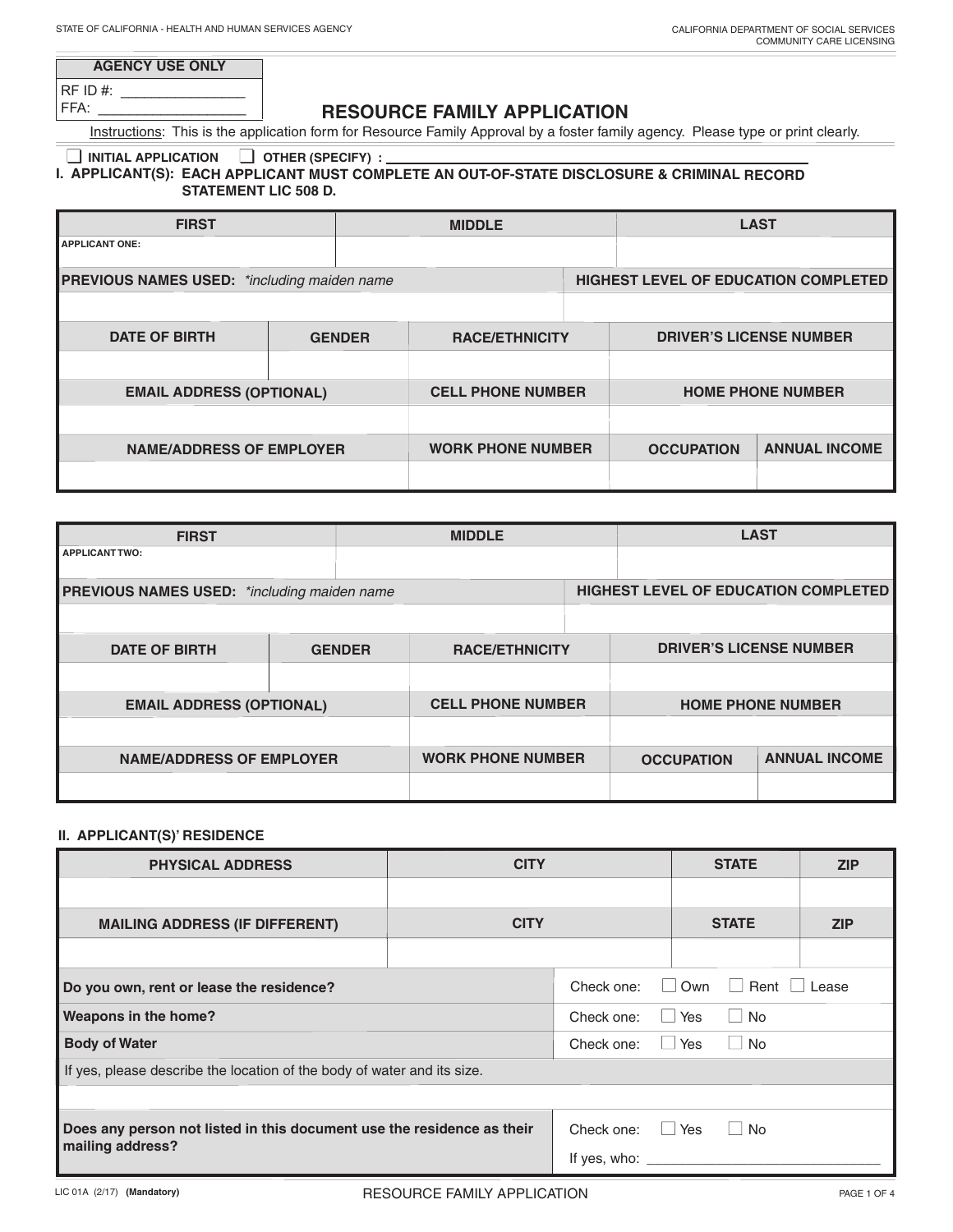Please provide directions, including major cross-street information, to your residence.

**Languages spoken in the home.**

#### **III. RELATIONSHIP BETWEEN APPLICANTS**

### **IF MORE THAN ONE APPLICANT, WHAT IS YOUR RELATIONSHIP?** *Please check one.*

 $\Box$  MARRIED  $\Box$  DOMESTIC PARTNERSHIP  $\Box$  RELATED (FAMILY MEMBER)  $\Box$  COHABITANTS  $\Box$  OTHER

DATE OF CURRENT MARRIAGE/DOMESTIC PARTNERSHIP

PLACE OF CURRENT MARRIAGE/DOMESTIC PARTNERSHIP (CITY AND STATE)

#### **IV. MINOR CHILDREN RESIDING IN THE HOME (PLEASE DO NOT INCLUDE NAME OF CHILD)**

| <b>RELATIONSHIP TO APPLICANT(S)</b> | <b>DATE OF BIRTH</b> | <b>GENDER</b> | <b>DO YOU FINANCIALLY</b><br><b>SUPPORT THIS CHILD?</b> |           | <b>ADOPTED</b>       |
|-------------------------------------|----------------------|---------------|---------------------------------------------------------|-----------|----------------------|
|                                     |                      |               | Yes                                                     | <b>No</b> | No<br>Yes            |
|                                     |                      |               | Yes                                                     | <b>No</b> | Yes<br>No            |
|                                     |                      |               | Yes                                                     | <b>No</b> | <sup>No</sup><br>Yes |
|                                     |                      |               | Yes                                                     | No        | No<br>Yes            |

### **V. OTHER ADULTS RESIDING OR REGULARY PRESENT IN THE HOME**

*Each adult residing or regularly present in the home must complete an Out-of-State Disclosure & Criminal Record Statement LIC 508D.*

| <b>FULL NAME (FIRST, MIDDLE INITIAL &amp; LAST)</b> | <b>DATE OF BIRTH</b> | <b>RELATIONSHIP TO APPLICANT(S)</b> |
|-----------------------------------------------------|----------------------|-------------------------------------|
|                                                     |                      |                                     |
|                                                     |                      |                                     |
|                                                     |                      |                                     |
|                                                     |                      |                                     |

#### **VI. APPLICANT(S) HISTORY**

| <b>MARITAL / DOMESTIC PARTNERSHIP HISTORY</b>             |                                                                           |  |                                                                                                      |  |                              |  |  |
|-----------------------------------------------------------|---------------------------------------------------------------------------|--|------------------------------------------------------------------------------------------------------|--|------------------------------|--|--|
| <b>NAME OF FORMER</b><br><b>SPOUSE / DOMESTIC PARTNER</b> | <b>MARRIAGE / DOMESTIC PARTNERSHIP</b><br>DATE AND PLACE (CITY AND STATE) |  | <b>DIVORCE / DOMESTIC</b><br><b>PARTNERSHIP TERMINATION /</b><br><b>DISSOLUTION DATE &amp; PLACE</b> |  | <b>DEATH DATE</b><br>& PLACE |  |  |
| <b>APPLICANT ONE:</b>                                     |                                                                           |  |                                                                                                      |  |                              |  |  |
|                                                           |                                                                           |  |                                                                                                      |  |                              |  |  |
| <b>APPLICANT TWO:</b>                                     |                                                                           |  |                                                                                                      |  |                              |  |  |
|                                                           |                                                                           |  |                                                                                                      |  |                              |  |  |
|                                                           | <b>ADULT CHILDREN OF APPLICANT(S)</b>                                     |  |                                                                                                      |  |                              |  |  |
| <b>FULL NAME</b>                                          | <b>ADDRESS &amp;</b><br><b>PHONE NUMBER</b>                               |  | <b>RELATIONSHIP TO</b><br><b>APPLICANT(S)</b>                                                        |  | <b>LIVES IN HOME?</b>        |  |  |
|                                                           |                                                                           |  |                                                                                                      |  |                              |  |  |
|                                                           |                                                                           |  |                                                                                                      |  |                              |  |  |
|                                                           |                                                                           |  |                                                                                                      |  |                              |  |  |
|                                                           |                                                                           |  |                                                                                                      |  |                              |  |  |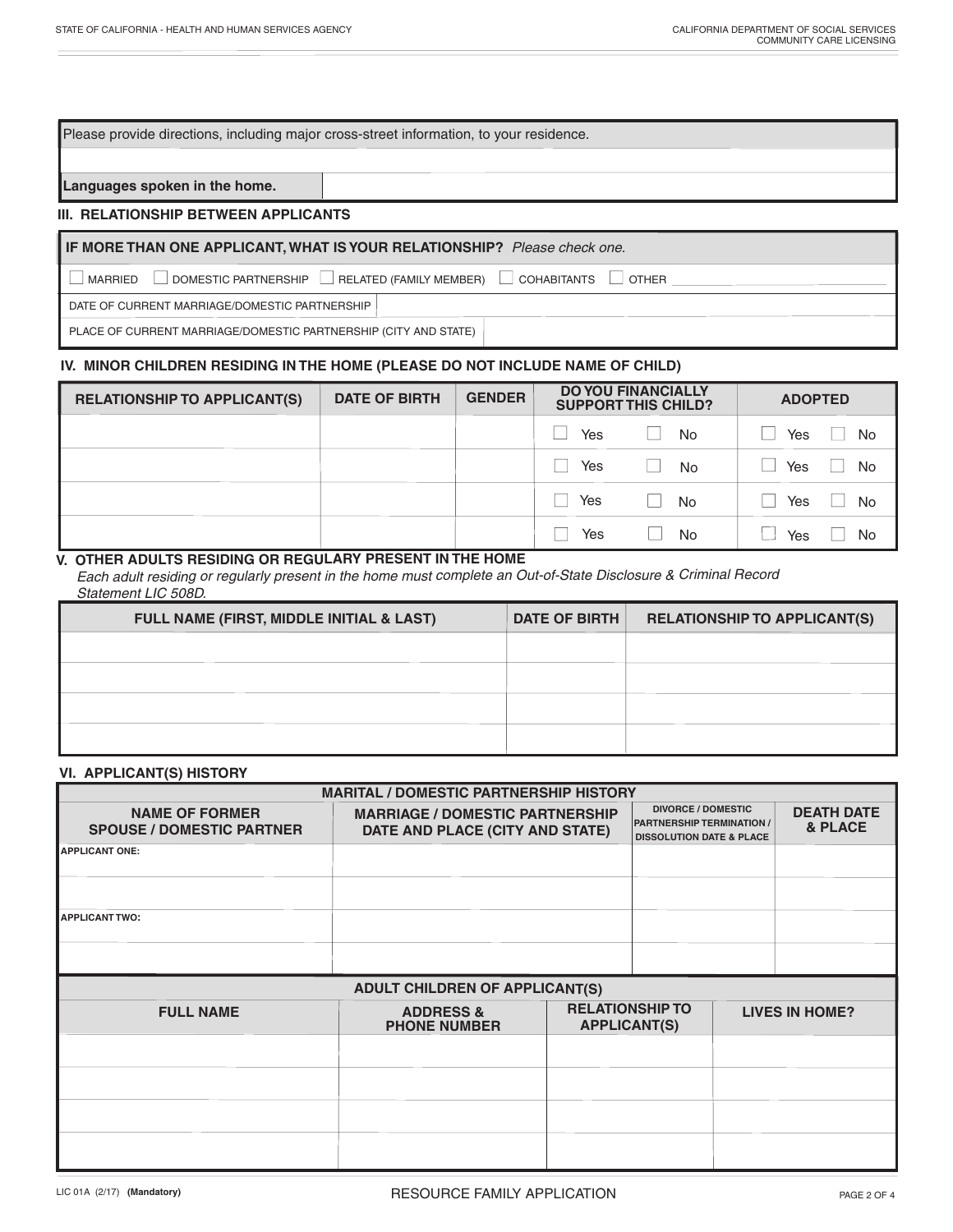|                          | VII.  CHILD DESIRED                                                                                                                                                                                    |  |  |  |  |  |  |  |
|--------------------------|--------------------------------------------------------------------------------------------------------------------------------------------------------------------------------------------------------|--|--|--|--|--|--|--|
|                          | $\vert \ \ \vert$<br>Has a child been identified?<br>$\Box$ Yes<br><b>No</b><br>Check one:<br>If yes, complete LIC 01C.                                                                                |  |  |  |  |  |  |  |
|                          | $\Box$ Yes<br>$\Box$<br>No<br>Is the child currently in your home?<br>Check one:                                                                                                                       |  |  |  |  |  |  |  |
|                          | IF A CHILD HAS NOT BEEN IDENTIFIED, PLEASE INDICATE YOUR PREFERENCES:                                                                                                                                  |  |  |  |  |  |  |  |
|                          | AGE(S)                                                                                                                                                                                                 |  |  |  |  |  |  |  |
|                          | $\Box$ 4 TO 8 yrs $\Box$ 9 TO 12 yrs $\Box$ 13 TO 15 yrs $\Box$ 16 TO 18 yrs $\Box$ 18 TO 21 yrs<br>$\Box$ No preference<br>0 TO 3 yrs                                                                 |  |  |  |  |  |  |  |
|                          | <b>SIBLING (GROUP OF)</b>                                                                                                                                                                              |  |  |  |  |  |  |  |
| $\overline{\phantom{0}}$ | 2<br>□ 3<br>5 or more<br>$\overline{4}$                                                                                                                                                                |  |  |  |  |  |  |  |
|                          | <b>VIII. FOSTER CARE/ADOPTION/ LICENSURE HISTORY</b>                                                                                                                                                   |  |  |  |  |  |  |  |
|                          | Have you been previously licensed, certified, or approved to provide foster care?                                                                                                                      |  |  |  |  |  |  |  |
|                          |                                                                                                                                                                                                        |  |  |  |  |  |  |  |
|                          |                                                                                                                                                                                                        |  |  |  |  |  |  |  |
|                          | Have you previously applied for adoption?                                                                                                                                                              |  |  |  |  |  |  |  |
|                          |                                                                                                                                                                                                        |  |  |  |  |  |  |  |
|                          | Have you previously been licensed to operate a non-foster care community care facility, child care center, family child care<br>home, or residential care facility for the elderly or chronically ill? |  |  |  |  |  |  |  |
|                          |                                                                                                                                                                                                        |  |  |  |  |  |  |  |
|                          | Have you previously been employed by or volunteered at a community care facility, child care center, family child<br>care home, or residential care facility for the elderly or chronically ill?       |  |  |  |  |  |  |  |
|                          |                                                                                                                                                                                                        |  |  |  |  |  |  |  |
|                          | Have you had a previous license, certification, relative or nonrelative extended family member approval, or resource family<br>approval application denial?                                            |  |  |  |  |  |  |  |
|                          | $\Box$ Yes<br><b>Example 1</b> No<br>Check one:                                                                                                                                                        |  |  |  |  |  |  |  |
|                          |                                                                                                                                                                                                        |  |  |  |  |  |  |  |
|                          | Have you had a license, certification, or approval suspended, revoked, or rescinded?                                                                                                                   |  |  |  |  |  |  |  |
|                          | $\Box$ No<br>$\Box$ Yes<br>Check one:                                                                                                                                                                  |  |  |  |  |  |  |  |
|                          | If yes, name of agency(s): $\overline{\phantom{a}}$                                                                                                                                                    |  |  |  |  |  |  |  |
|                          | Have you been subject to an exclusion order?                                                                                                                                                           |  |  |  |  |  |  |  |
|                          | $\Box$ Yes<br>Check one:<br>$\Box$ No                                                                                                                                                                  |  |  |  |  |  |  |  |
|                          |                                                                                                                                                                                                        |  |  |  |  |  |  |  |

 $\equiv$ 

۰